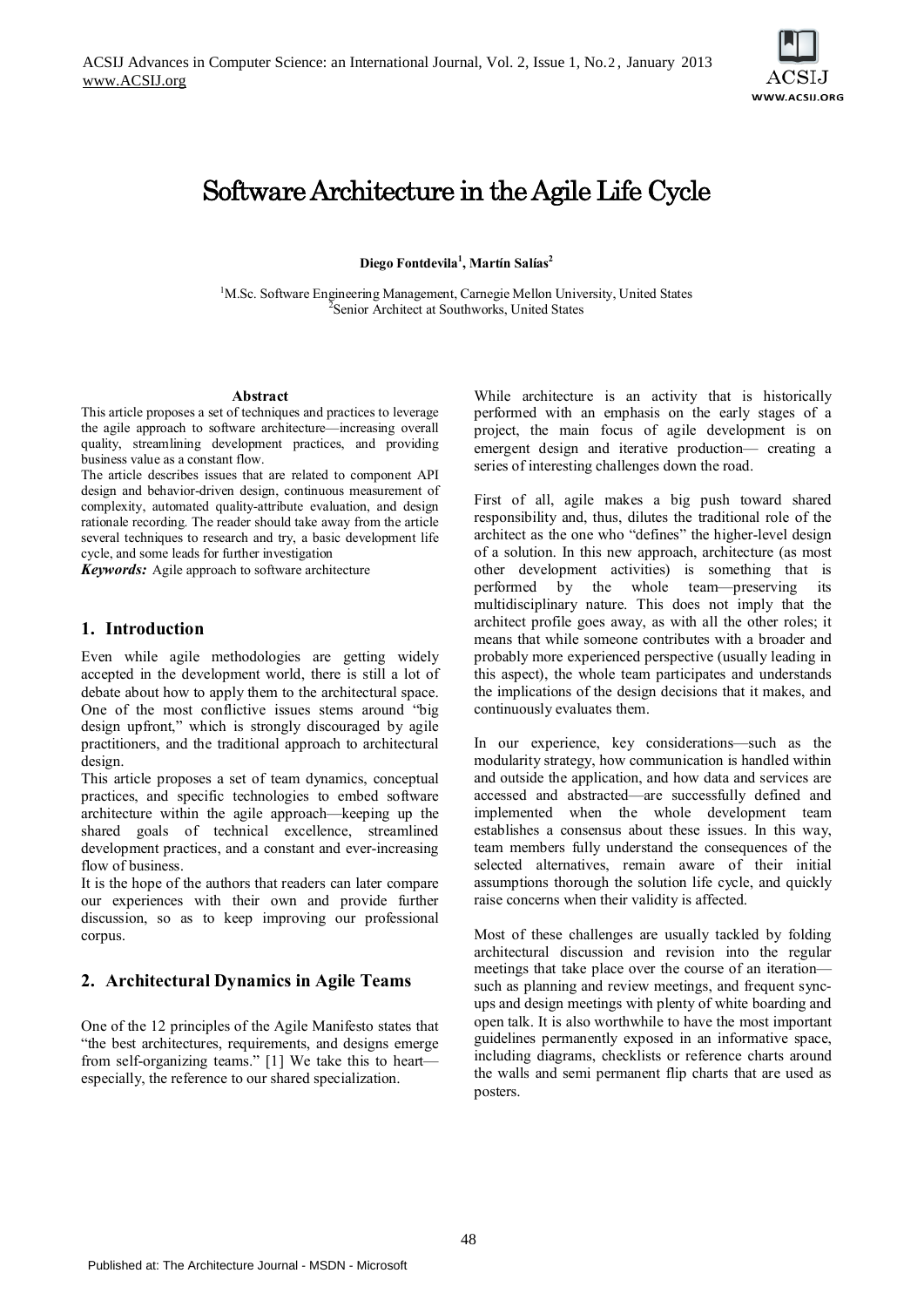

This article does not cover in detail specific techniques that apply to coordinating several sub teams; mainly, it mirrors the standard guidelines about the "Scrum of Scrums"[2]. The addition to such activities is a stronger focus on the preservation of conceptual integrity—thus, planning frequent high-level design meetings between teams. Again, these meetings should avoid becoming architect meetings; while the contribution of team members who have a stronger architectural background is obviously important, it is very important for other members to participate. Even the less experienced team members can provide a somewhat naïve perspective to some discussion—promptly flagging complexity excesses that are a professional malady among us architects.

To close on the team dynamics, as the agile perspective goes over the standard view of the development team and extends to customers, operations personnel, and other stakeholders, expectation management is a big deal also for the solution architecture. As the next section shows, there is a strong emphasis on mapping the needs and goals of these actors to the architectural constraints and converting the most important into strong metrics to be evaluated.

## **3. Agile Architecture Patterns and Practices**

There are several common approaches to support the previously described dynamics and keep the agile principles of high customer involvement and feedback, continuous delivery of working software, and attention to technical quality, among others.

## **3.1 Sashimi**

There are several common approaches to support the previously described dynamics and keep the agile principles of high customer involvement and feedback, continuous delivery of working software, and attention to technical quality, among others.

One of the most common patterns that we use to avoid the perils of big design up front is the "sashimi" approach to the architectural definition. In this approach, instead of spending a lot of time designing and implementing the different moving parts around layers and tiers, crosscutting concerns, and so on, we build the minimal amount of code that is needed to connect all of the pieces and start building the actual functionality on top—providing an early end-toend experience of the results. Indeed, the focus is more on the API level of the infrastructure, and not the actual implementation, which is usually mocked up for the first little iteration.

The main purpose is to avoid building architecture components that are hard to use or tying the business logic and other high-level abstractions to the underlying implementation. As iterations progress, the actual implementation is incrementally completed, following the needs of the functional part of the application. At some point, such things as load or stress testing that is performed over the functional side of the solution will even require fine-tuning of these components for robustness, increased performance, resource consumption, and so on.

To be able to support this emergent implementation over architectural pieces, definition of a highly decoupled API is the most critical factor. Whenever implementation details permeate outside the API—hence, coupling with its consumers—refactoring the architectural components becomes a nightmare. That is why API design becomes a key activity in the earlier stages, and why starting with no implementation at all is a better approach.

This practice applies even when using third-party components, which is both common and generally advisable, for the most part. In such cases, existing default implementations for those third-party components provide early support modules; and, many times, configuration is needed instead of coding in the early stages.

| <b>Iteration</b>             | 1                                          | $\mathfrak{D}$             | 3                           | 5. | $\mathbf{0}$ | 1<br>5 |
|------------------------------|--------------------------------------------|----------------------------|-----------------------------|----|--------------|--------|
| UI layer                     | Home, with<br>login                        | Custom<br>areas            | User<br>contact<br>S        |    |              |        |
| <b>Business</b><br>layer     | None.<br>really                            | Layout<br>validation       | Social<br>graph             |    |              |        |
| Data<br>layer                | User name                                  | Profile                    | Social<br>data              |    |              | .      |
| Crosscutti<br>ng<br>concerns | Authenticat<br>10 <sub>n</sub><br>(mocked) | Authenticat<br>ion (basic) | Loggin<br>g<br>(mocke<br>d) |    |              |        |

Table1. Example of how actual functionality and architecture grow iteratively on common three-tiered Web application. Note how the load time for the home page (a very important metric, in this case) is measured since the first iteration.

Table 1 shows an example of how this works in practice, as iterations go by. Note that at the end of the first iteration, the application goes throughout all of the proposed layers, and how the most important nonfunctional requirement (home-page response time) starts to be under control from then on, across the whole project.

Of course, this first test can be done with a single concurrent user, and it measures mainly static content; but the thresholds will be in place as back-end generation goes, and testing will involve many concurrent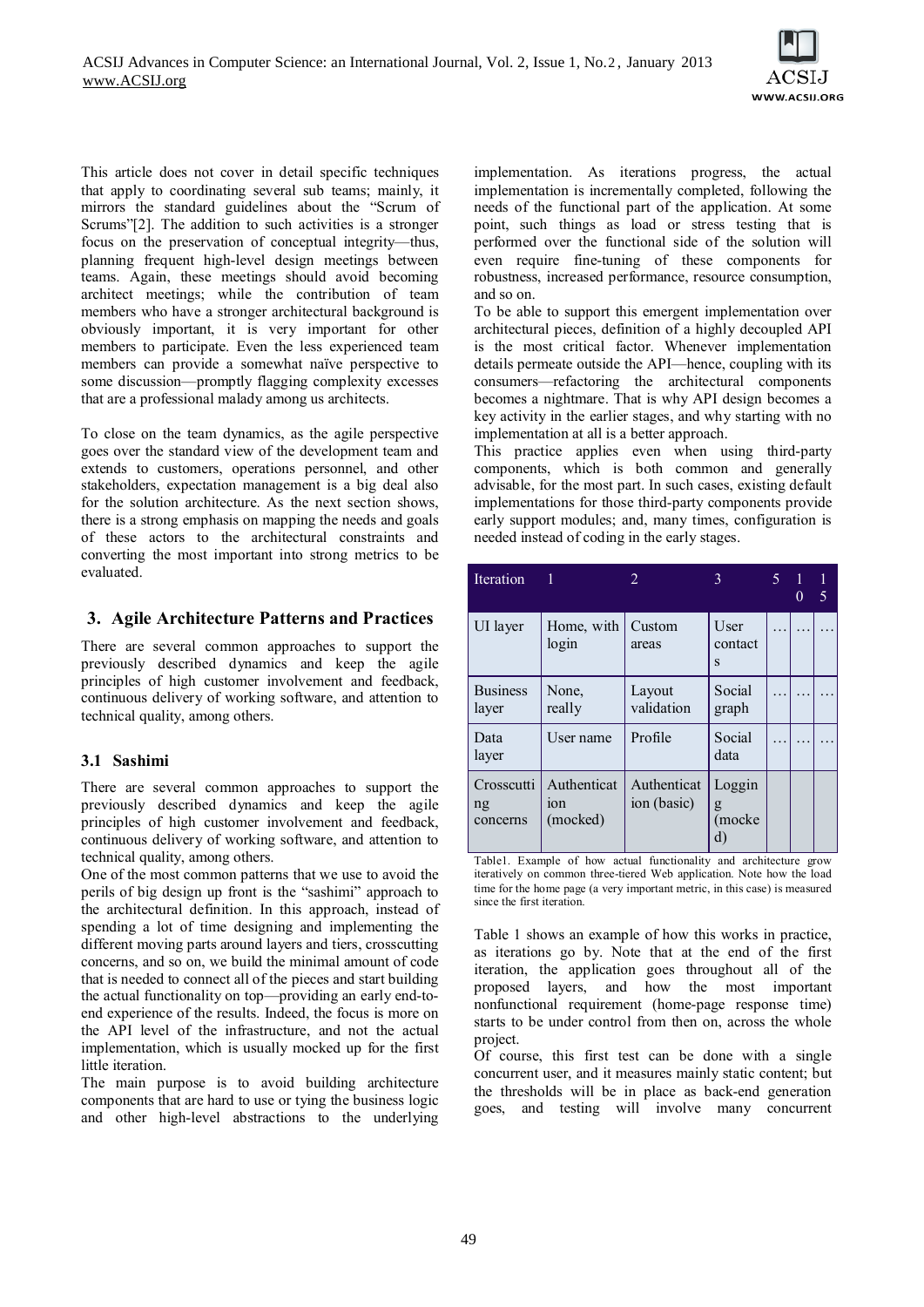

connections in future iterations. However, no one can change functionality or infrastructure and affect response time without being noticed immediately, then reducing the fixing effort.

# **3.2 Architectural Patterns**

Another common practice in the agile development of software architecture is the concentric approach, in which the starting point is a high-level technical vision of the solution, which the team can shape collaboratively, as previously described. This technical vision will provide the conceptual baseline that will serve as both a reference point to focus future work and a sanity check for refactoring (more on this later, when conceptual integrity is discussed).

The second level is the module decomposition, which consists of a set of modules with services that provide actual value to users or other modules and allow for a coherent separation of responsibility. These modules work as placeholders to which specific functionality can be added incrementally through the design and construction process. This decomposition provides a high-level grouping of components that make the design more manageable for both architects and other stakeholders, and the modules work sometimes as namespaces to help identify stakeholder concerns.

The third level is a decomposition that is usually described in terms of architectural styles or patterns—layers and tiers, in particular— for enterprise or business-information applications. At this level, the usually most significant definitions are thelayers, which are varying levels of abstraction, in terms of user-level value (in this case, the lower level of abstraction is what the end user knows the least)—in particular their API, as previously described and tiers, which describe a structure for separating responsibilities according to their volatility and allowing for distribution. This level is the first that has well-defined interfaces and is usually considered good for work allocation among teams. That kind of allocation must be handled carefully to avoid architectural mismatch between the parts, as well as to keep from losing the advantages of collaboration to the hard separation of work pieces [3].

The fourth level is that of components, which are packaged pieces of software whose very specific responsibilities are defined by their interfaces and, possibly, with multiple implementations that can be selected dynamically. These are usually the highest-level pieces that software-development platforms recognize conceptually (in other words, those that are seen by the platform, which, in terms of syntax, means that the platform has the terms that correspond to that component or component type). At this point, our agile teams start to gain the capacity to use directly the language that they share with their users in the software that they produce.

The fifth level is the class level—finally, the objectoriented level of decomposition. At this level, programming languages are at their best, and developers can fully use the language that they share with the stakeholders in the software that they write (programminglanguage code and software configuration). Figure 1 il[lustrates a quick review of the concentric approach.](http://msdn.microsoft.com/en-us/architecture/ff476940.a3f1(l=en-us).png)



Figure 1. Concentric approach, which starts with overall vision and keeps growing as we get closer to final implementation. (All levels are refactored over time but kept in sync, although the inner levels usually stabilize faster.) (Click on the picture for a larger image)

Note also that we can use to our advantage domainspecific languages [4] providing a higher-level abstraction to how components orchestrate between them at the fourth level, or getting the domain closer to the object modeling at the fifth level. This latter approach can be leveraged by using an external DSL or an internal one, which often can be built by following domain-driven design [5].

All of these levels (which, in architecture literature, are also called structures [6]) can also be considered independently, according to the specific needs and scope of each project.

## **3.3 Quality Attributes and Architecture**

One of the most common discussions about architecture is about what aspects of a system's design are architectural in nature. In particular, quality-attribute-related requirements are most often determined by the architecture. From an agile perspective, it is very important to keep in mind that quality-attribute requirements must be managed as part of the product backlog and implemented incrementally. Specifically, that means managing the prioritization of a heterogeneous mix of requirements, both features and quality-attribute requirements. Another aspect of interest is the fact that multiple quality attributes tend to require trade-off analysis and decisions, where standard prioritization might not be enough.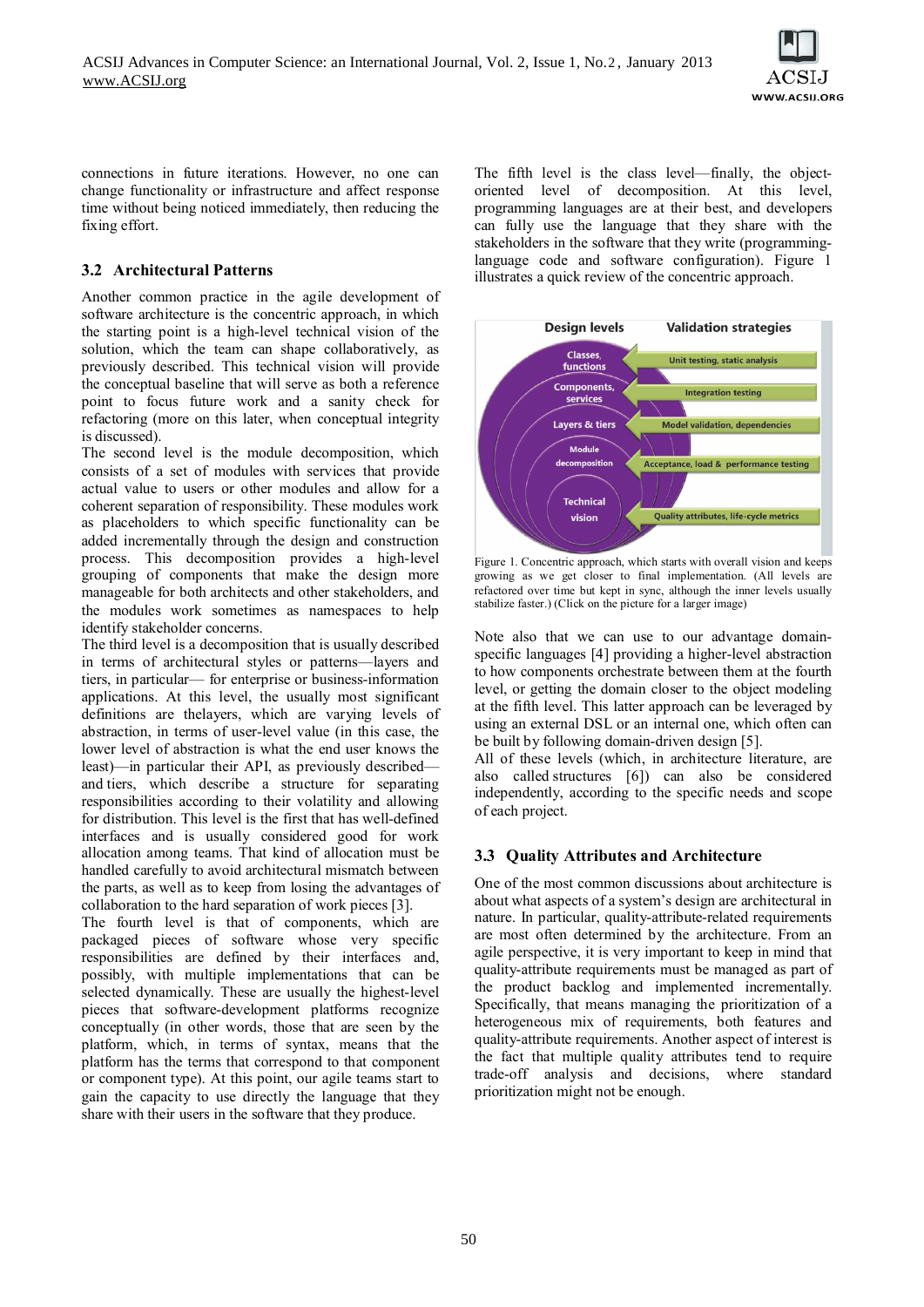

To manage quality-attribute requirements effectively, the authors recommend considering the quality attribute as a user goal, with specific requirements built into user stories that support that goal. The stories must have measurable acceptance criteria defined clearly, so that tests can be written for the components that are implemented. Examples of these requirements (with metrics in parentheses) areflexibility(complexity, dependencies, coupling, layering), performance (response time, resource usage), and scalability (load and response time). These metrics should be integrated with the continuous build process, as the next section will show.

#### **3.4 Architecture Validation**

To finish this section, the authors present the key practices for testing and validation that are related to architecture. From our perspective, these are test-driven development, automated integration testing, automated quality-attribute requirements testing, automated deployment, environmentconfiguration management, and application-configuration management.

As described in the first part of this section, the authors believe in the early definition of interfaces. These definitions, wherever possible, must be created in terms of executable unit tests (or supported in some other way by the language or testing harness, such as language-syntax pre- and post-condition specifications [7] .Not only will these specifications be the safeguards in place for local and multi component refactoring, but they will also provide the entry point for finding defects when an incident is reported. The idea is that any incident that is reported will require finding the applicable test, so that if it is not there, it can be created; otherwise, it must be modified to catch the defect, and then the implementation can be corrected.

It must be kept in mind that many architecturally significant changes will escape notice by unit tests.

To manage changes that exceed the unit-test contracts, automated tests are required for integration and quality attributes. The latter tend to be harder to create, but they pay off when quality-attribute requirements that are hard to implement are affected. These tests usually need to be scheduled with lower frequency than unit tests, depending on their resource usage.

#### **Examples of these are:**

Scalability. Acceptable response times when system load is increased to a certain level. Implementation of such tests requires not only tool support, but also careful capacity planning for the testing environment—both client side and server side, when applicable—and automated deployment to the testing environment.

Flexibility. Instantiation of the layers pattern. Implementation of supporting tests includes dependency metrics matching the structure of the pattern implementation. As described in the following section on model base evaluation, it requires the configuration of tests to accept upper-layer to adjacent lower-layer dependency, and not the reverse.

For all of this to be possible, it is necessary to manage configuration in two levels: environment-dependent and environment-independent. Managing environmentdependent configuration will enable automated deployment, and will focus on physical and logical resource configuration. For the rest of the configuration, the issue will be defining variability of available functionality (usually, dependent on the customer).

The next section discusses the use of available technologies for the implementation of these practices.

# **4. Specific Techniques and Technologies**

To implement reasonably the techniques that the previous section described, it is necessary to use appropriate tools and technologies, not only because of the expense that is incurred, but also to provide the necessary discipline through automation.

As the agile mindset stated in its manifesto, individuals and interactions are more important than processes and tools; from there, however, the agile world has derived a helpful set of tools that take tedious manual tasks away from people and make them easy to execute fast and frequently—providing a lot of feedback upon which individuals can act. For our architectural quest, the authors follow the same principles and basic ideas and extend them to cover the concepts that have been discussed.

The first level of technologies that are used can comprise regular testing tools and frameworks, such as unit-testing tools—from the traditional xUnit (such as jUnit, NUnit, cppUnit, and MS Test) to the ones that come from behavior-driven development [8] (such as RSpec, xUnit.net, JBehave, and Cucumber, among others). Included also are user-acceptance or functional testing tools (such as Fit/Fitnesse, Selenium, and Watir, among others) and a host of technologies that are needed for performance and stress testing. All of these, of course, run at an individual level, as well as on the build server, and with different frequencies (unit tests in every check-in, functional a few times a day, load and stress usually over the night, and so on).

In short, we build up from the basics of the appropriate development practices—adding some specific test at the unit, acceptance, or stress level to validate some architectural concerns. To this standard tooling, a second level is added—with more specific checks over quality attributes, such as lines of code per class/module, codecoverage statistics, static analysis, style analysis, cyclomatic complexity, afferent and efferent coupling, dependencies, and more. Some of the tools that are used in this space are (for .NET) FXCop, StyleCop, NDepend, and